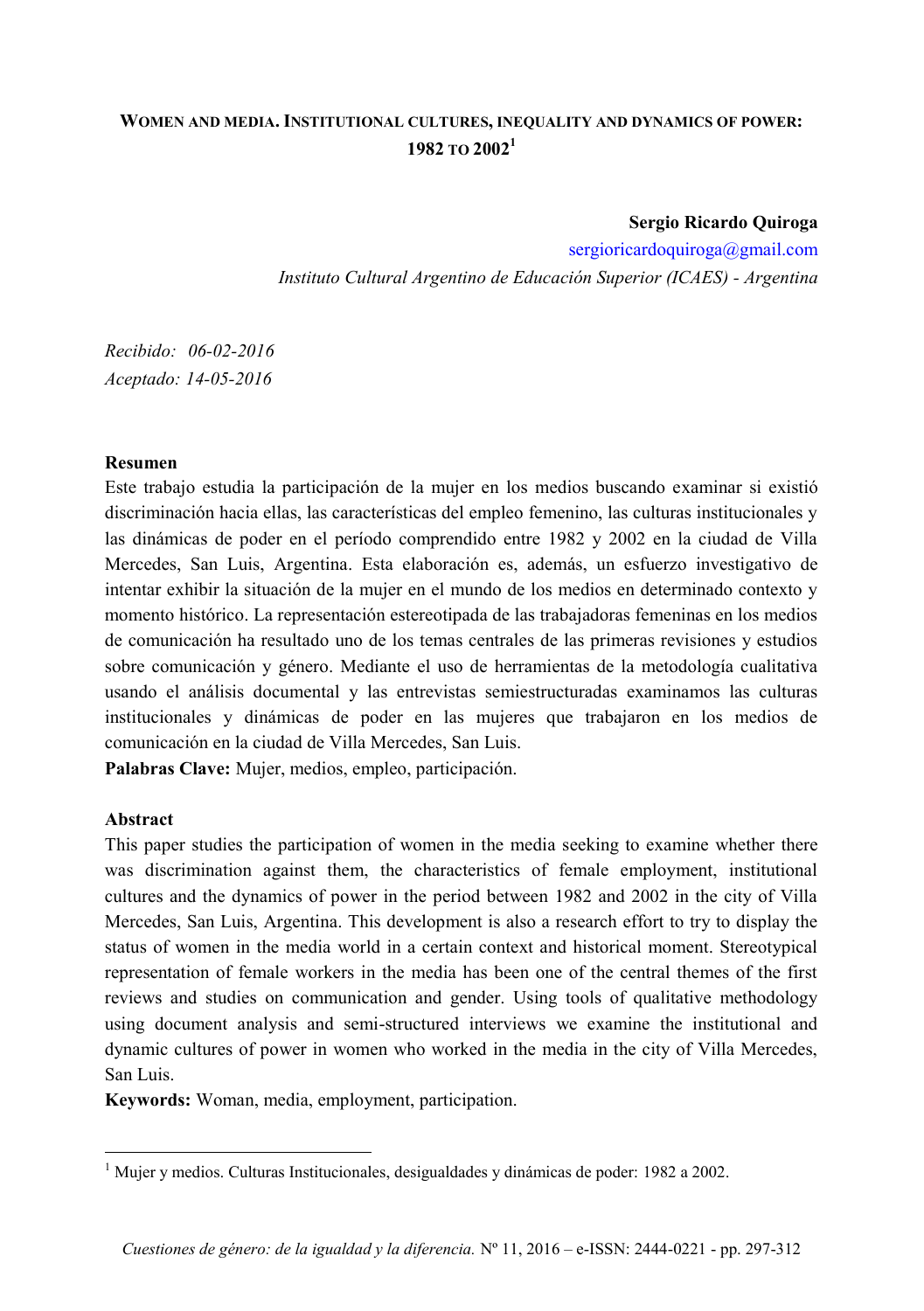# **1. Introducción**

This paper studies the participation of women in the media trying to examine whether there was discrimination against them, employment characteristics, institutional cultures and the power dynamics in the period between 1982 and 2002 in the city of Villa Mercedes, San Luis, Argentina. Generally such investigations are rare and difficult to perform. This research is an important effort on the idea to display the status of women in the media world in particular historical moment, it was known as employment status, if gender inequalities exist, etc.

We look away from the now classic views of gender and liberal positions, for the idea that motivated this development, it is to expose as the woman has unfolded in the media, in a heyday of traditional media, organizations that have not always been friendly to the development of women's professional activity, in small regional contexts and work regulations and existing media at the time. The study is developed in the city of Villa Mercedes, in the province of San Luis, Argentina, a province generally middle-income per capita and sparsely populated. Villa Mercedes has in 1982 with about 55,000 inhabitants.

San Luis was a province where prevailing livestock and agriculture. The incipient industrialization of San Luis began around 1982, with the industrial promotion regime governing the country and had established that industries were established in the provinces of La Rioja, Catamarca, San Luis and San Juan were exempt from paying the income tax and value added tax. Law 22.021 was enacted only in 1979 and granted these benefits to the province of La Rioja. Then, between 1982 and 1983 the extent and duration of the tax regime for promotion Catamarca, San Luis and San Juan was sanctioned. Despite orders from the province of Mendoza in 2012, the Supreme Court of Justice of the Nation left sign a ruling that determined that companies based in La Rioja, Catamarca, San Luis and San Juan continue with tax benefits industrial promotion for two years, based on an extension provided by a national government decree.

Industrial promotion allowed the population of San Luis grows with the consequent increase in trade, industry and receipt of government taxes in the public area and the population grew progressively.

#### **1.1. The gender perspective**

Gender is a constitutive element of social relations and is a social construction that involves a set of agreements, but also a variable basis on which act the other generators dimensions of differences (ethnicity, age, educational level, social class, income, rural or urban status, etc.). Brönstrup Silvestrin (1999) states that in the first stage gender studies were used as a synonym for women to reverse a born political and social segregation that kept women out of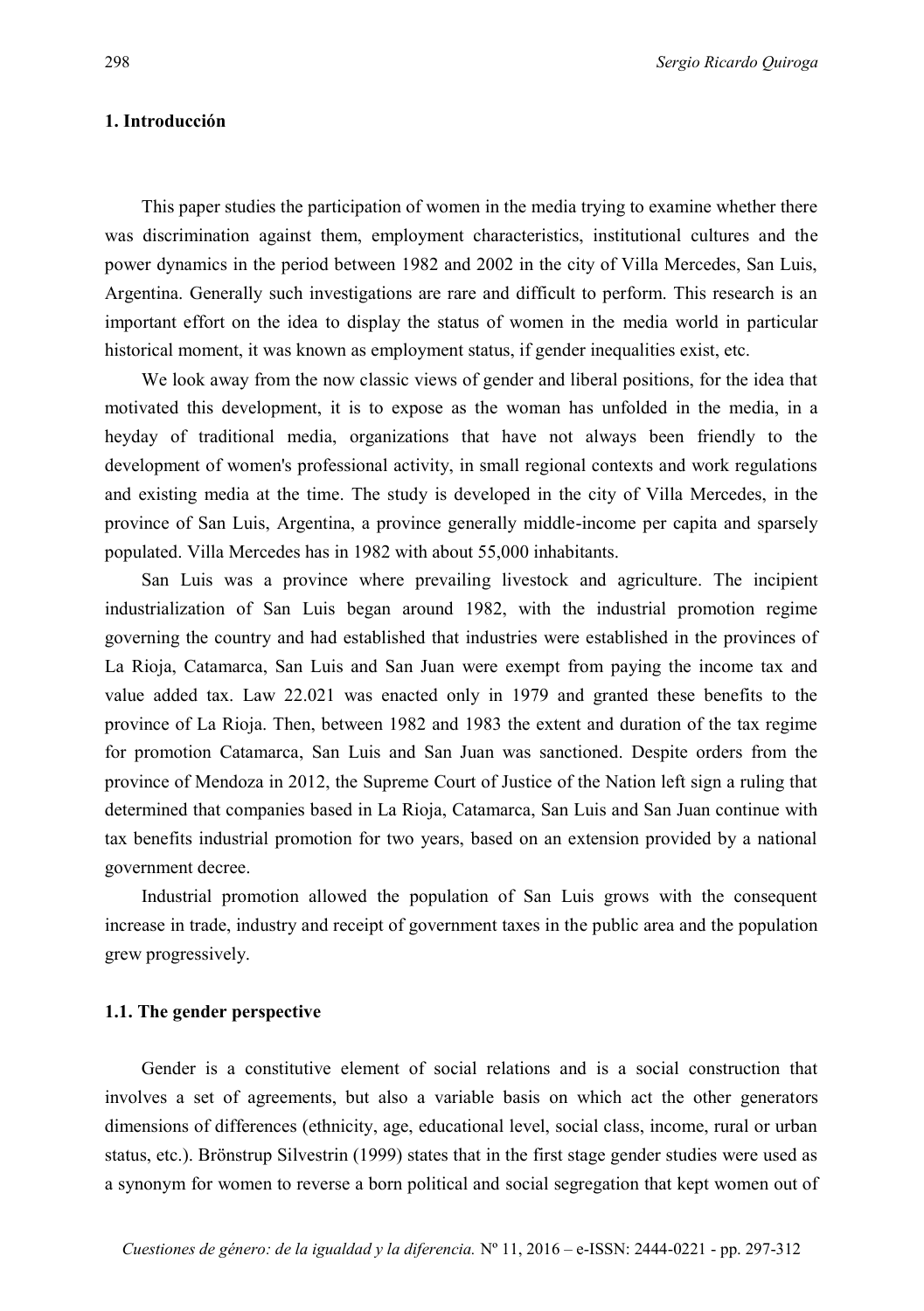history situation. The author claims that gender does not end there, your category is broader and addresses the difference of sexes, institutions, social structures, everyday practices, rituals and constitution of social practices (Magallon Portoles). The gender perspective presents women subjugated man so seeks to minimize the differences between the sexes, reducing the biological issue and affirming the cultural issue.

Gender is a category of analysis (Magallón Portoles, 1998) that humans organize their social activity and the social construction of the "three levels of recursive shaping" categories and powers of the genre involved: the symbolic, structural and individual (Sandra Harding, 1986-17-18). By not considering the natural reality, the concept of sex is neglected, presented as a social and culturally constructed concept, leading to gender, considered as a choice.

In a surprising trial, Hargreaves (1993) notes that not obvious, it is worth considering that men have had and have greater cultural power than women and it is not appropriate to minimize production and power struggle that liberal exhibit looks when emphasize that the increased activity of women occur in existing structures. In most activities, women are subordinate and no doubt, this situation besides being a creative challenge for her is clearly a disadvantage.

The task of locating the media-gender relationship in a broader as the culture and ideology theoretical grounds, is a powerful alternative when "the limitation of the theories that do not consider the construction of gender divisions as an element warns cultural analysis" (Hargreaves, 1993: 111). In this context, the author suggests, it is relevant to study female relationships as human activities, along with the ideas of freedom and human coercion, where a perspective to look at these processes in opposition is keeping the humanism of Marxism and the notion of culture as a system of meanings and values created by individuals and groups (Hargreaves 1993). Stereotypical representation of female workers in the media has been one of the central themes of the first reviews and studies on communication and gender. The media have been and are simultaneously players and creators of female and male models, through their speeches and performances realize what social and cultural in particular historical moment.

Several studies point out those women in the media continues to ignore and even increased the number of professional women in the communications sector, there are few that have come to occupy managerial positions in bodies that influence media policy communication (De los Rios and Martinez Almería, 1997).

This paper attempts to find traces of the dynamics of female jobs in the media, in the attempt to understand a reality reconstructed from a historical and present culture. It is unroll the skein of practices, social values or discrimination against women. We intend to find and visualize current and enduring social structures, in this case the employment and role of women in the media in a given society, to show us the historical crystallizations of meanings that are forgers of subjects and subjectivities. The presence of certain inequalities and discrimination refer us to the realization of women's inequality in the jobs hierarchy radio medium.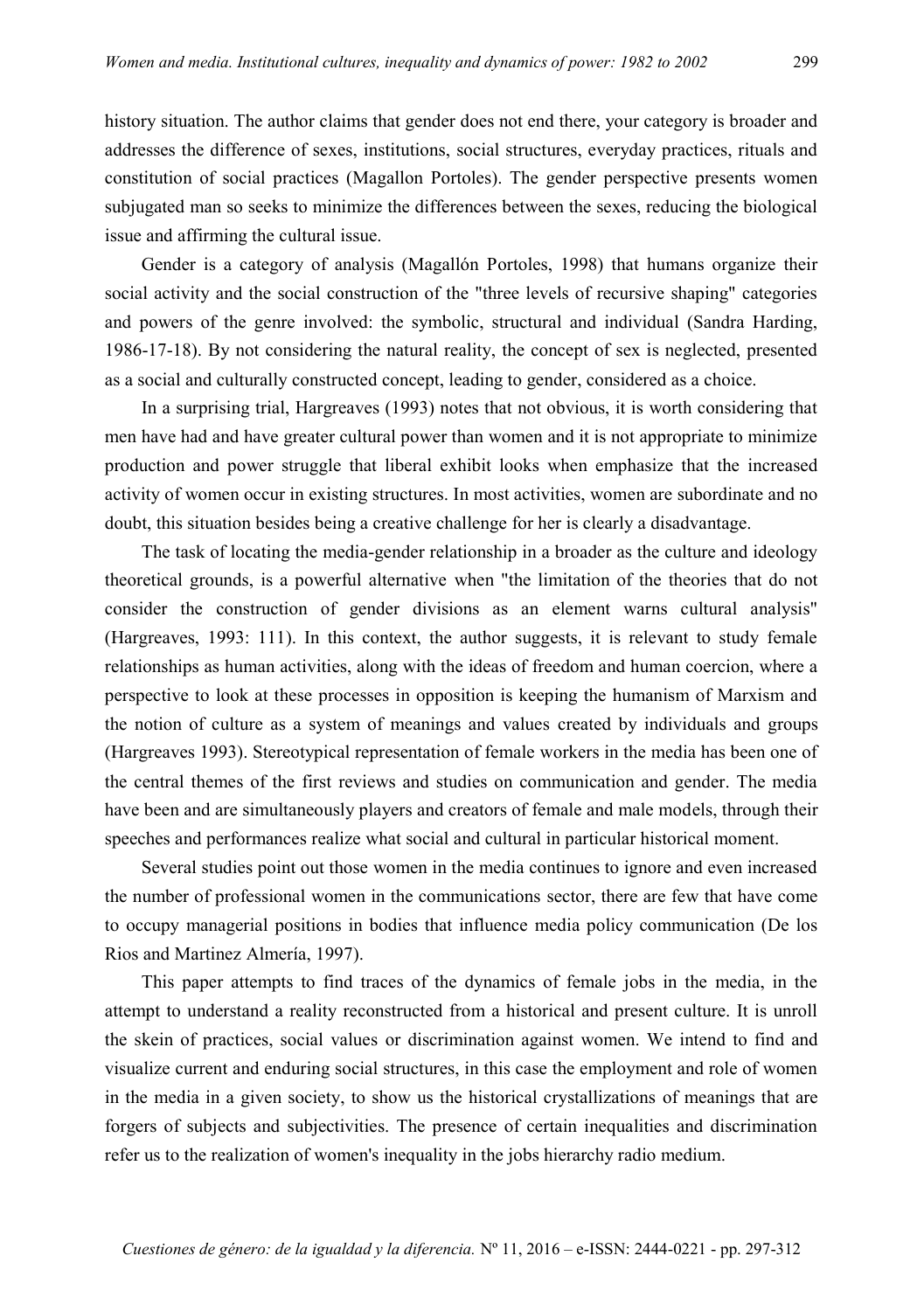### **1.2. Previous studies**

Previous research is the study by Franquet Luzon and actions started in 2006 where the variable gender is examined from two perspectives: on the one hand, the presence and role of women journalists in digital newsrooms and on the other, women as actors of information that convey these means. Although, as the authors point out that in the context of globalization which is even more necessary to understand the dynamics of the different cultural industries, and specifically the media, linked to studies on women (Women's Studies) and of gender (gender Studies), research trends developed over decades in different american and european universities.

Highlights in the field of research the study by Franquet, Luzon and Ramajo (2006) in order to determine the role of women in the productive structure of the media, including studies of Tuchman *Making News* (1983); or research on the radio "*Woman and Radio*" of Karpf (1982); or "Unequal Opportunities. The case of women and the Media" of Gallagher (1983). Gallagher reports that one of the reasons of unequal opportunities for both exes in the field of communication is that these media at the time were dominated by men (Franquet, Luzon and Ramajo, 2006).

Franquet, Luzon and Ramajo (2006) also recognize research as "Women and media decision-making: the Invisible barriers", published by UNESCO in 1987, where the situation of women professionals is examined in five countries with completely different realities. The text presents the results of five case studies conducted within the program of Unesco on the Contribution of the Media to Promote Equality. One of the main concerns of UNESCO program has been to increase the access of women to positions of decision-making in the field of communication.

While there is a growing academic interest in the cultures of work (or cultures employment) in response to the growing demands of mid employment technologically inequality at work between men and women and increasing the precariousness of jobs this investigation examines the characteristics of participation of women in the media over a period of twenty years.

Denature certain re-created values that perpetuate gender discrimination is a critical challenge academy. Gender constructions are relevant in the study of the media because they transmit, create, reproduce and recreate stereotypes and cultural models, are analyzes that speak of social inequality that have historically been women, compared with men to access certain jobs in the world of work.

Through the career paths of women media we can examine perspectives on power relations, gender stereotypes that existed on the local radio. It is an invisible story about the participation of women in the media of Villa Mercedes San Luis, in this case, about the concrete practice of the exercise of the rights of women in the world of employment and employability in the media.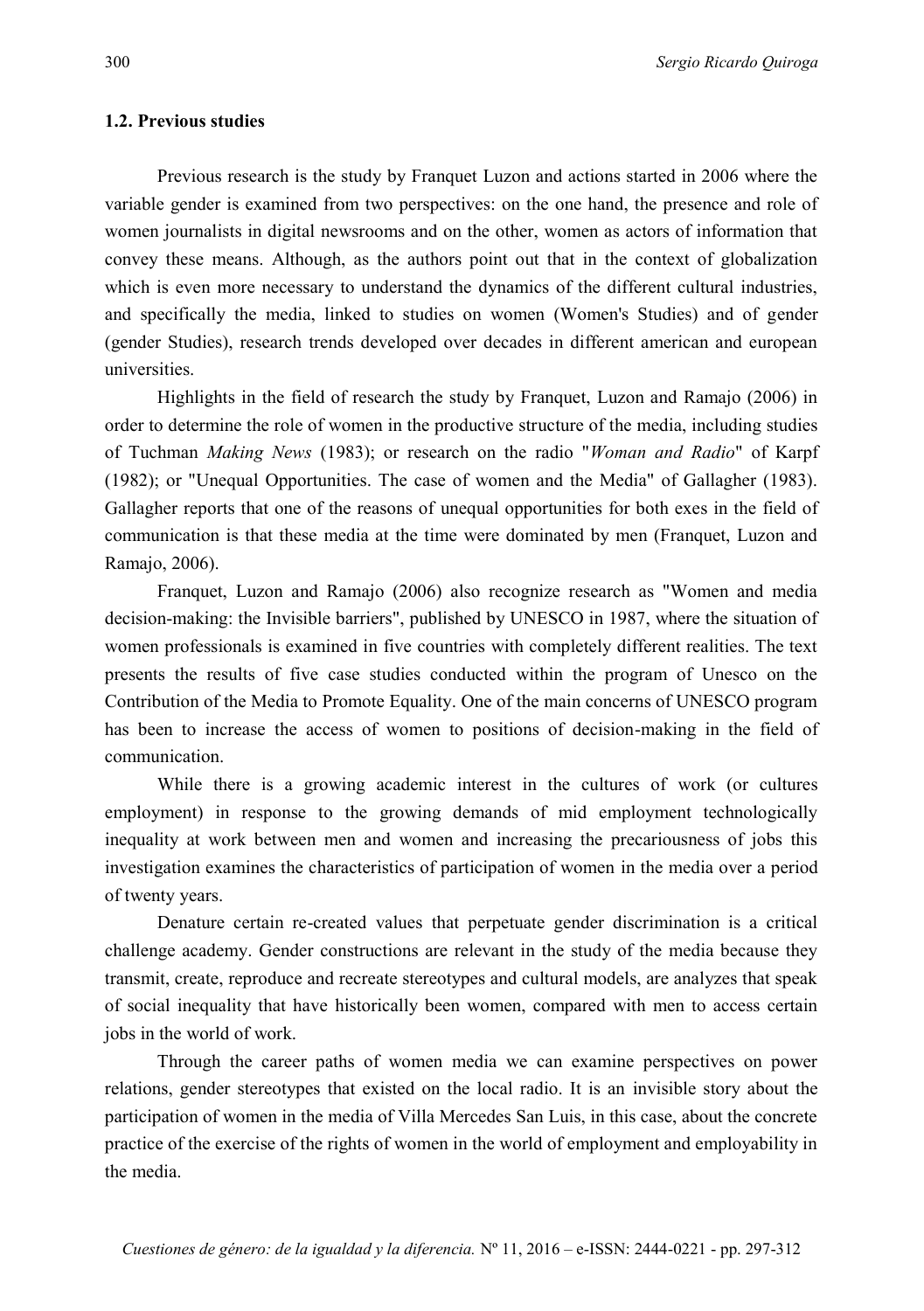We call participation of women in the media for his performance in the media as a journalist, broadcaster, host, programmer, directive, publicist or operator. That is, his professional work in so-called traditional media (newspapers, radio and television), since the proposed study is conducted at a historic moment in which other technologies exist in different social tasks. In this research the concept "women in the media" reaches all women who worked in the media, primarily as administrative, publicists, announcers, journalists and direction in different media or announcers.

The research taken as reference point 1982 because we consider it an important year in the history of Argentina and where sensitive the broken of military power after the Falklands War. It is a time in which the Argentina society lived the last months of so-called National Reorganization Process, launched in Argentina in March 1976 and was formed in a bloody military dictatorship that left thirty thousand missing and the loss of civil rights Argentine and freedom in various spheres of social life. In1982, LV 15 was the only radio in Villa Mercedes; the most important mass media with "El Diario de San Luis" but already appeared timidly radio frequency modulated called illegal radios, because the current law not contemplated in its articles.

On the other hand, is beginning to develop in the province an incipient process of industrialization in the province of San Luis based on the National Industrial Promotion Act complement the Act of Historical Reparation, it would take more force since 1982 and fully consolidate at 90, in this process, citizens of neighboring provinces, San Juan, Cordoba, Mendoza, Santa Fe and Entre Rios would be attracted by the possibility of achieving a permanent industrial employment in the city of Villa Mercedes and in different parts of San Luis . Many of them stayed to live in the city and in the province of San Luis, gradually increasing the population. This phenomenon was also favored by the limited industrial workforce of the city.

# **2.1. Media in the 80s**

The participation of women in radio in the twenty years of this study can be characterized as a period of transformation of the Argentine radio universe with the emergence and growing presence of small FM radios in the period 1982-2002, which altered certain existing.

The end of the military dictatorship in Argentina accelerated since the Falklands War between Argentina and the United Kingdom of Great Britain which took place in the Falkland Islands, South Georgia and South Sandwich. The war took place from April 2, the day the Argentine landing on the islands, and June 14, 1982 with the surrender of the Argentine troops.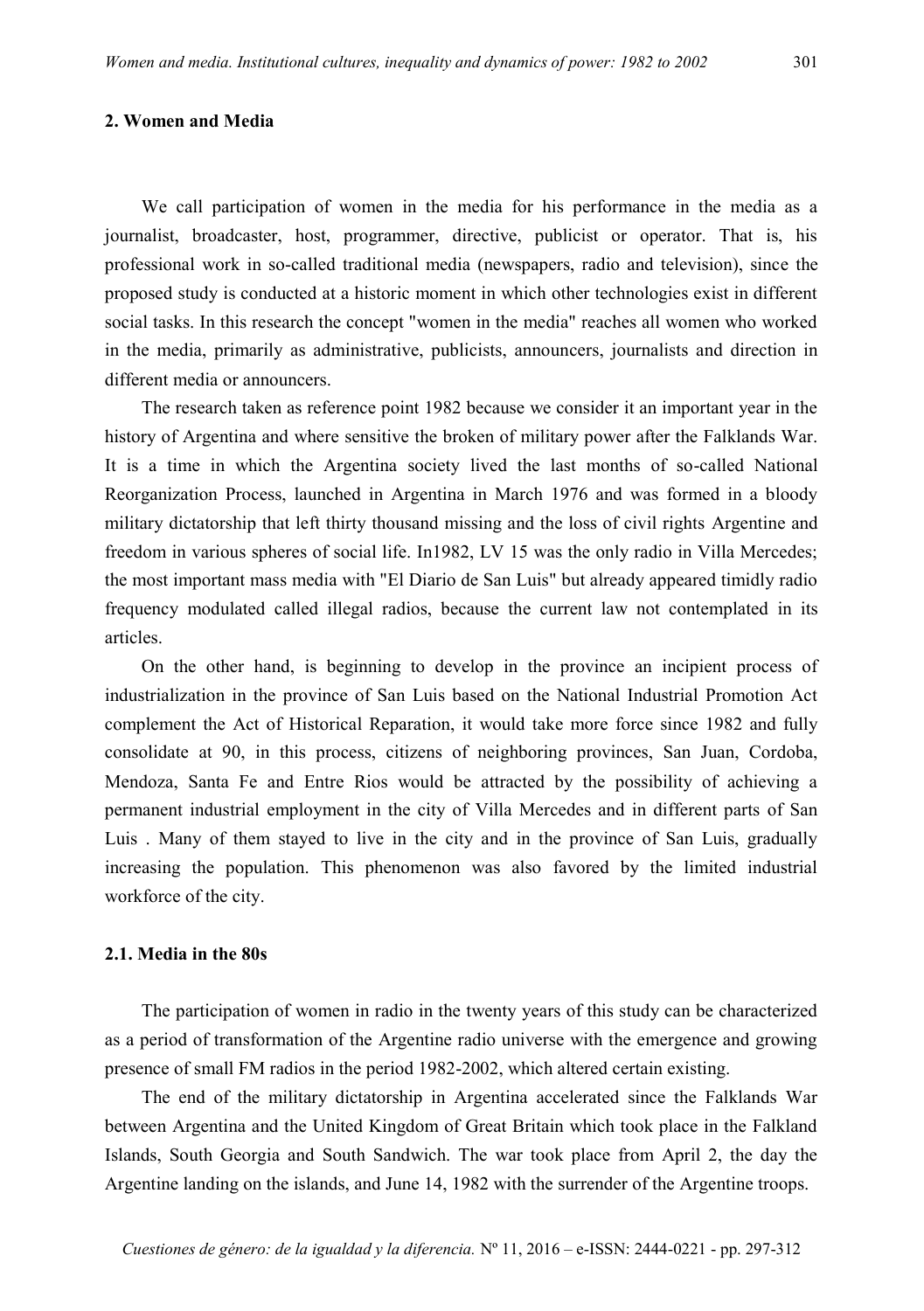Since the coup 1976, Argentina begins to accelerate de-industrialization and the negative impact of high external debt-in the standard of living of the population, which was rapidly diminishing their income, their access to health services, education and growth of basic social infrastructure and growth of its foreign debt. The policy linked to the rights of women during the 80s was one of the central themes of political agenda during the administration of President Raúl Alfonsín (1983-1989).

The history of women in the media has tried to be rebuilt in a period in Argentina's history, which began at the end of the military dictatorship and the years of the so-called new democracy. For the purposes of analysis it has divided the period of investigation into two, seeking to deepen the performance of women in radio and its problems. The first period is marked by the end of the military dictatorship and the advent of FM radios, while the second period is marked by the deepening of democracy in Argentina, prevailing market ideology in different orders driven by policy liberal and new peronism as Carlos Menen and the lack of an adequate legal framework for the development of new radios.

#### **2.2. The radial regulatory environment living women in the media: period 1982-1992**

However, in the Military Dictatorship Argentina and many years of restoration of the democratic regime it remained in force the legal framework for broadcasting created by the Process of National Reorganization (1976-1983), and Argentine legislators had a debt to society on this issue. The situation was serious as Loretti warned when consciousness took some of the latest applicable laws on broadcasting came from governments de facto as sanctioned in 1957 (Decree Law 15,460 / 57, ratified by Law 14,467), in 1972 (19,798 telecommunications call, whose title V understood the rules on broadcasting) and in 1980, with 22,285, which was in force long (Loretti, 1995).

Law 22.285 was repudiated by a large number of scholars and women and men within the considered centralist, authoritarian and discriminatory. The Loretti himself warned that it was centralist because every application is focused on executive branch aside provinces, was authoritarian as its provisions limited the functioning of the media and information transmitted to the needs of national security and was discriminatory in as it excluded the right to be permitted to any legal entity other than a regularly constituted, ie excluded cooperatives commercial society, foundations and civil associations.

With the advent of democracy and the inauguration of President Raul Alfonsín, in the first months of 1984 the decree was issued from 1151 to 1184 postponing the implementation of the National Plan for Radio and public tenders were suspended until there is a new regulatory framework for Argentina's broadcasting. Loretti (1995) noted that disruption to the need for a new technical plan suitable to the needs of the country was justified in that decree. With this plan any Argentine citizen who intends to make use of any of the frequencies of our radio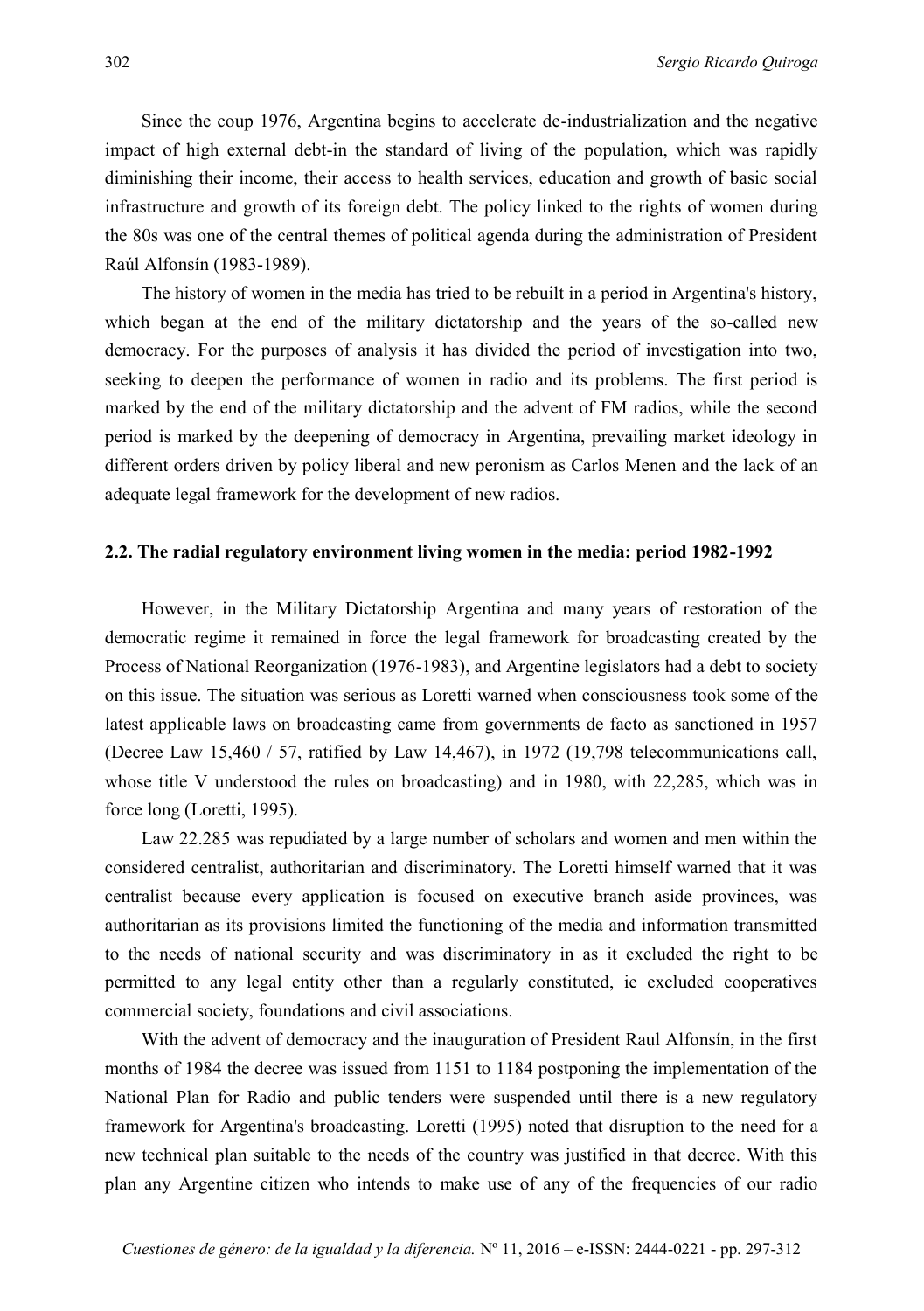spectrum, but want to comply with all applicable laws and techniques that you might require, it has closed all legal possibility to exercise their right to communicate. However, alternatives radios or "clandestine radios" of frequency modulated came to occupy the Argentine airwaves causing the presence of a plurality of voices, different and alternative views, some democratization and new radio communication styles. By enacting Law 23.696 (article.65) the government sought a solution to the problem of clandestine radios and thought to open the doors to a new broadcasting law. Later, came the sanction of art. 65 of Law 23,696 and the Decree 1357 initiating a media record frequency modulated as highlighted by the argentine researcher.

#### **3. Methodology**

This inquiry is formulated using tools of qualitative methodology using document analysis and interviews to women who worked in the media in the city of Villa Mercedes, San Luis in the study period. The number of interviews was made twelve. The sample consisted of women aged 55 to 75 who acted in the media in the period under analysis. six workers were interviewed for the period 1982-1992 and six by the period 1992-2002.

The documentary analysis referred to the availability of media files investigated and the legal provisions concerning radio and media existed at that time in Argentina's history. To detect and find records and information in most cases it was disorganized, visited on several occasions to different media, spoke with directors and administrative and got to know the particular situation of each medium. In the period 1982-1992 the documentation was consulted key LV 15 Radio Villa Mercedes, Impulso Journal and La Voz del Sud Journal, while for the period 1992-2002 consultation held radios LV 15 Radio Villa Mercedes, FM FM Acuarelara, FM Sonix, Urbana FM, FM Tiempo, FM Independencia, Pasion FM and FM Latina, were almost 50% of the radio spectrum. FM stresses that both FM Acuarela, as FM Sonix were radio in the group that started in the 80s and that were considered in this moment as "illegal".

#### **3.1. Interviews**

For the purpose of research, analysis split into two: 1982-1992 and 1992-2002. We formulate semi-structured interviews with women who acted in the media in both periods seeking a profile on respondents.

The interviews were conducted in the city of Villa Mercedes (SL) for the years 2013 and 2014. The profile of women was formed based on the following considerations a) women who had acted in the media during 1982 to 2002 b) they had aged between 55-75 years. For our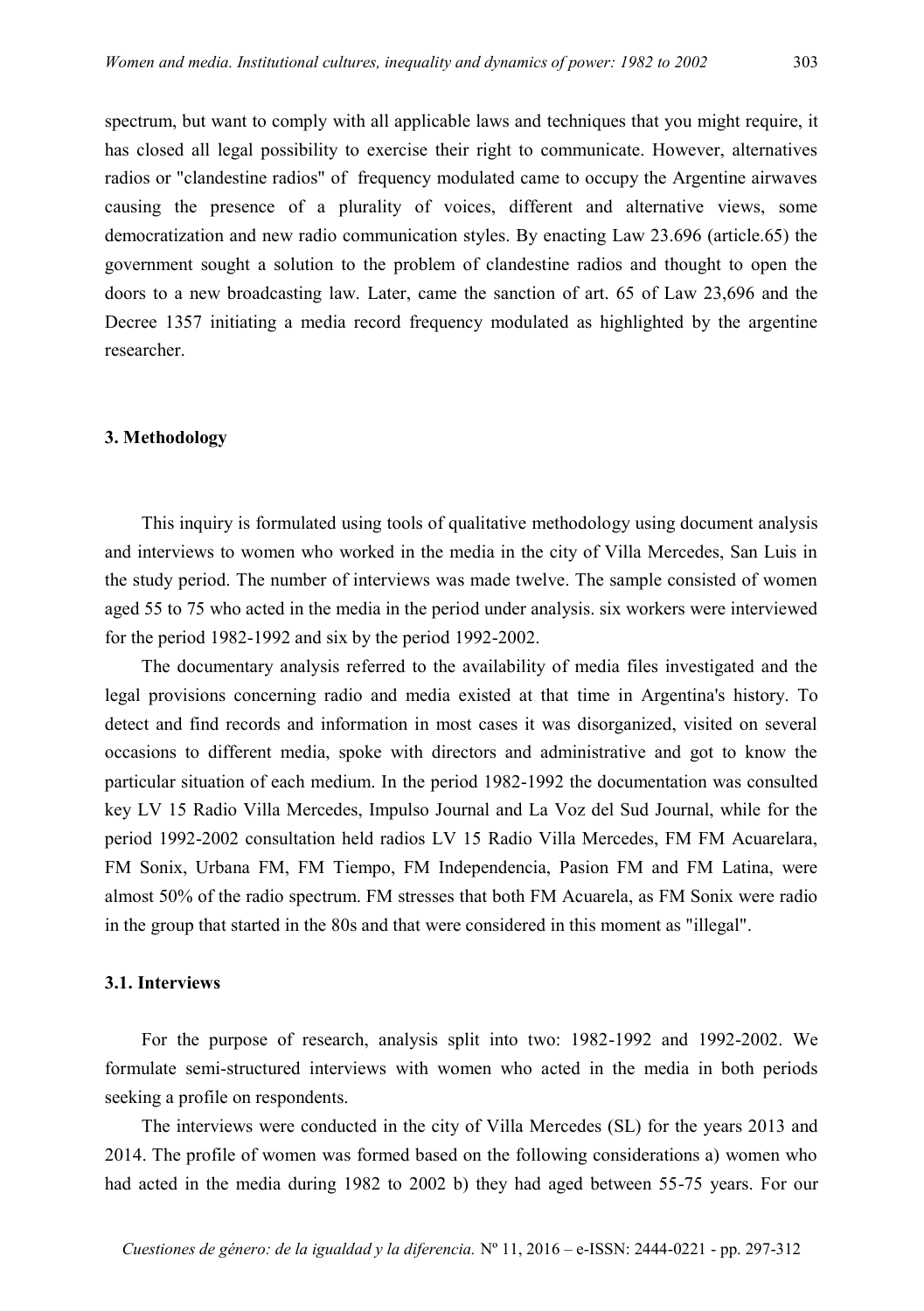survey found women who had acted as announcers, journalists, administrative and advertising section.

## **3.2. Questions Inquiry**

We asked women who worked in the media during the years 1982 to 2002:

- 1. How do you entered to work in the mass media??
- 2. Could have promotions in your work life? How was that process?
- 3. Do you remember what was the relationship in percentages between men was and women work in your midst at about that date? Options: a) 35% -65% in favor of men, b) 40% -60% c) 45% 55% in favor of men, d) 55% -45% in favor of women f) 50% -50 %.
- 4. Was there in the same job for men and women? How was your situation?
- 5. What charges in the middle considers that it was difficult to access for women?
- 6. Management and institutional culture medium promoting the employment of women?
- 7. In your mass media, remember if there were outstanding performances in women?

#### **4. Dictatorship Law: Time of the fledgling democracy. Period 1982-1992**

The women interviewed said they entered the middle by a call of the medium and in general not felt any discrimination or difference between them. The medium allowed them to develop a normal career for the parameters of the time. Not only women entered the radio medium without studies locution, so did the men. Both then should yield some oral examinations (tests locution), tests were recorded on the radio of the capital San Luis and then sent to the Federal Broadcasting Committee (COMFER) for evaluation. In Buenos Aires, young people studying speech at the Higher Institute of Radio Education (ISER). In the case of journalism, not being a career professional association, most journalists had no university degree.

Women who worked as announcers on radio and television said they had the same job since joining until graduated the medium. All workers consulted noted that almost failed to promotion in his career, more than the recognition of their seniority in the middle. That is, who entered as administrative, announcers and journalists continued that position until the end of their careers.

Women working in radio and television said that the relationship between men and women working was 40% -60% in favor of some men. The feeling was that there were more men working in the middle. In case, press the relationship women was 35% -65% in favor of men.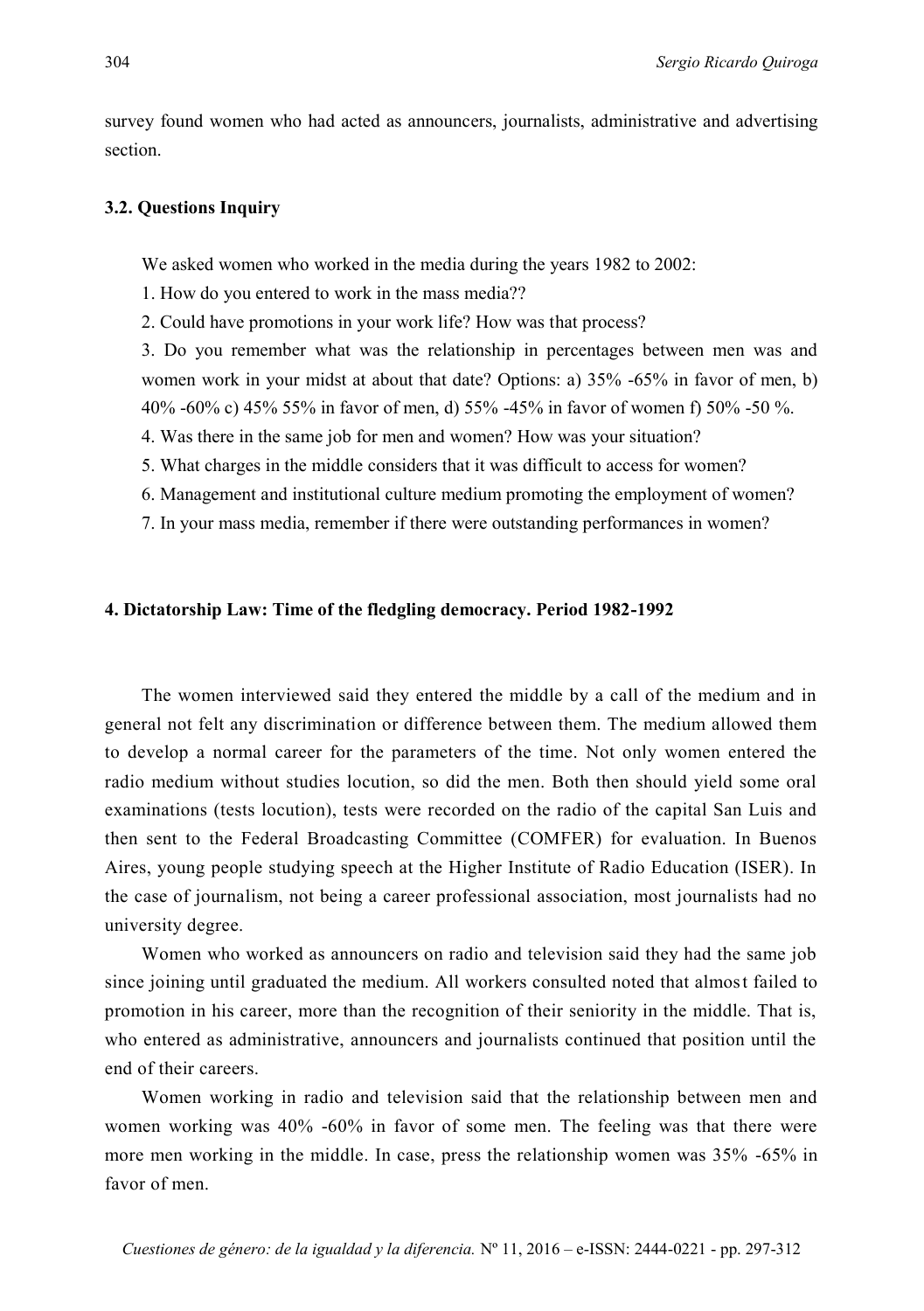The women interviewed stressed that there was generally the same job for men and women, although in the case of radio, the Head of Information Service was always man. In the case of advertising sections, the position was occupied by women and men in different media.

The club as a space for music selection, a work place was shared between men and women. The radio address was a virgin and unexplored for women in that period in the midfield. The field of advertising production was an area where female participation was protagonist. They concocted the jingles in the living creative LV 15 Radio Villa Mercedes located in Balcarce Street to 500, in the heart of the city.

The commercials and advertising were relevant in that defined as "commercial" radio, the time when the announcers made up about 60% of the employees of the station. The management was delegated to men called career in management, naming autocratically COMFER (Federal Broadcasting Committee).

At the time of the military dictatorship (1976-1983), were military or civilian who adhered to the regime, often inexperienced in the world of communication and radio in particular. The privatization of LV 15 Radio Villa Mercedes in December 1983 coincided with the birth of some alternative radio Frequency Modulation (FM), which appeared in crisis with the restrictive regulatory scheme, existed. The woman is better developed in the radial world advertising areas, music production, the tasks of speech and journalism, but not in the field of management of the stations, adverse to them, partly explained by discrimination, values and prevailing gender inequality in society.

"A lifetime of work, the best efforts, few faults, but in the end the climb was difficult and hierarchies remained" said Norma, working the period 1992-2002. Story exposing the difficulties climb positions and functions of women workers.

Women who worked in the administration and publicity in the media said they had the same job and fulfilling activity than men. Both groups felt that the activities related to the cameras, recording and radio operation were carried out by men and that the directorship of the medium was almost always occupied by men. In the case of the press, no woman became director of the medium. The institutional culture - as expressed women interviewed - not visibly promoting the employment of women in the middle.

There were no substantial changes in the female performance in the early development of so-called illegal radios - means "illegal" by the "legal" radios - these alternative means easily arose from the initiative of individuals and did not have any regulation in the law of the dictatorship military.

The prominent newscaster Titi Otazu stressed that "the participation of women in radio as an announcer from the 70s until today was always outstanding" stating that women as radial working as a broadcaster and journalist was relevant.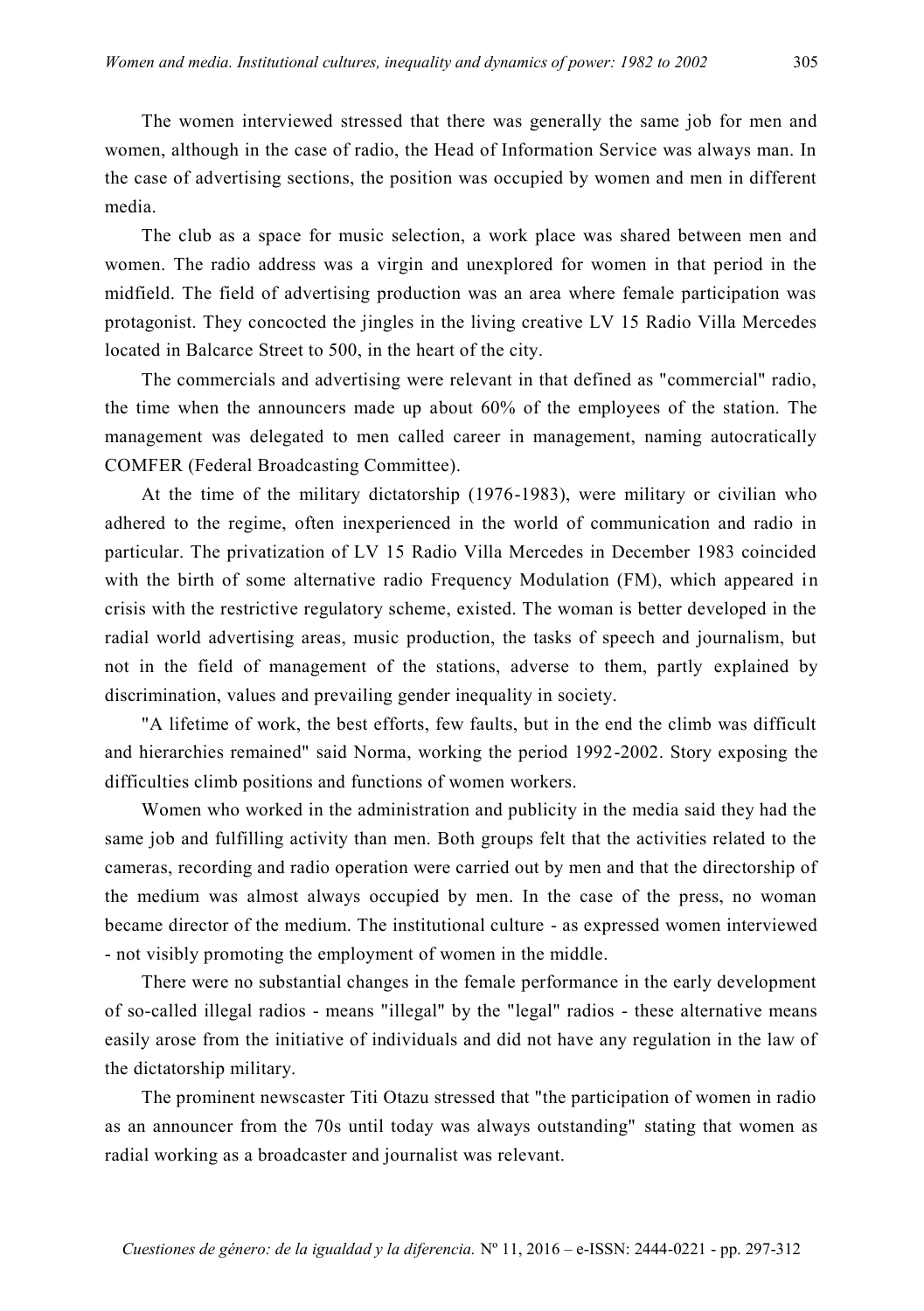| Concepts                                                                                                | Development                                                                                                                                                                                                                                                                                                                                                           |
|---------------------------------------------------------------------------------------------------------|-----------------------------------------------------------------------------------------------------------------------------------------------------------------------------------------------------------------------------------------------------------------------------------------------------------------------------------------------------------------------|
| How do you entered to<br>mass media?                                                                    | Most of the women interviewed reported that entry to the media<br>by a call from the institution itself. They emphasize that received<br>no discrimination in their working function. The charges were<br>objects of competition in the media were administrative,<br>publicists, journalists and announcers                                                          |
| Did you climb in your<br>work life? How was this<br>process?                                            | All workers consulted noted that almost failed to promotion in his<br>career, more than the recognition of their seniority in the middle.<br>That is, who entered as administrative, announcers and journalists<br>continued that position until the end of their careers.                                                                                            |
| Do you remember the<br>relationship in percentages<br>between men and women<br>workers?                 | Women working in radio and television said that the relationship<br>between men and women working was 40% -60% in favour of<br>men at about this period.                                                                                                                                                                                                              |
|                                                                                                         | Some of them stand out was that there was a feeling that there<br>were more men working in the middle, but not specifically may<br>require. In case, press the relationship women was 35% -65% in<br>favour of men.                                                                                                                                                   |
| Was there in the same job<br>for men and women?<br>How was your situation?                              | The women interviewed stressed that there was generally the<br>same job for men and women, although in the case of radio, the<br>Head of Information Service was always man. In the case of<br>advertising sections, the position was occupied by women and<br>men in different media. In the case of print media, women<br>performed tasks journalist and publicist. |
| What jobs or functions in<br>the media considered that it<br>was difficult to access for<br>women?      | In the radio, a charge of difficult access was the Head of the<br>Information Service or director of the media. Journalistic<br>functions were performed by men and women like advertising<br>work. In the case of the press, the directors were always men. The<br>woman stood in the advertising and administrative tasks                                           |
| Does the management and<br>institutional culture of<br>mass media promoting the<br>employment of women? | There was no political or institutional management to promote a<br>culture of greater participation of women in the labor scenario.<br>Women workers felt that there was a tacit discrimination but that<br>it responded to the prevailing social values.                                                                                                             |
| In your workplace,<br>remember if there were<br>outstanding performances<br>in women?                   | Yes, there<br>were prominent women workers interviewed<br>commented. For example, announcers as Norma Trujillo, who<br>was a complete professional but never, turned the radio news<br>service.                                                                                                                                                                       |

# **Table 1. Table of Concepts 1982-1992**

*Table prepared by the author of the article based on the information collected*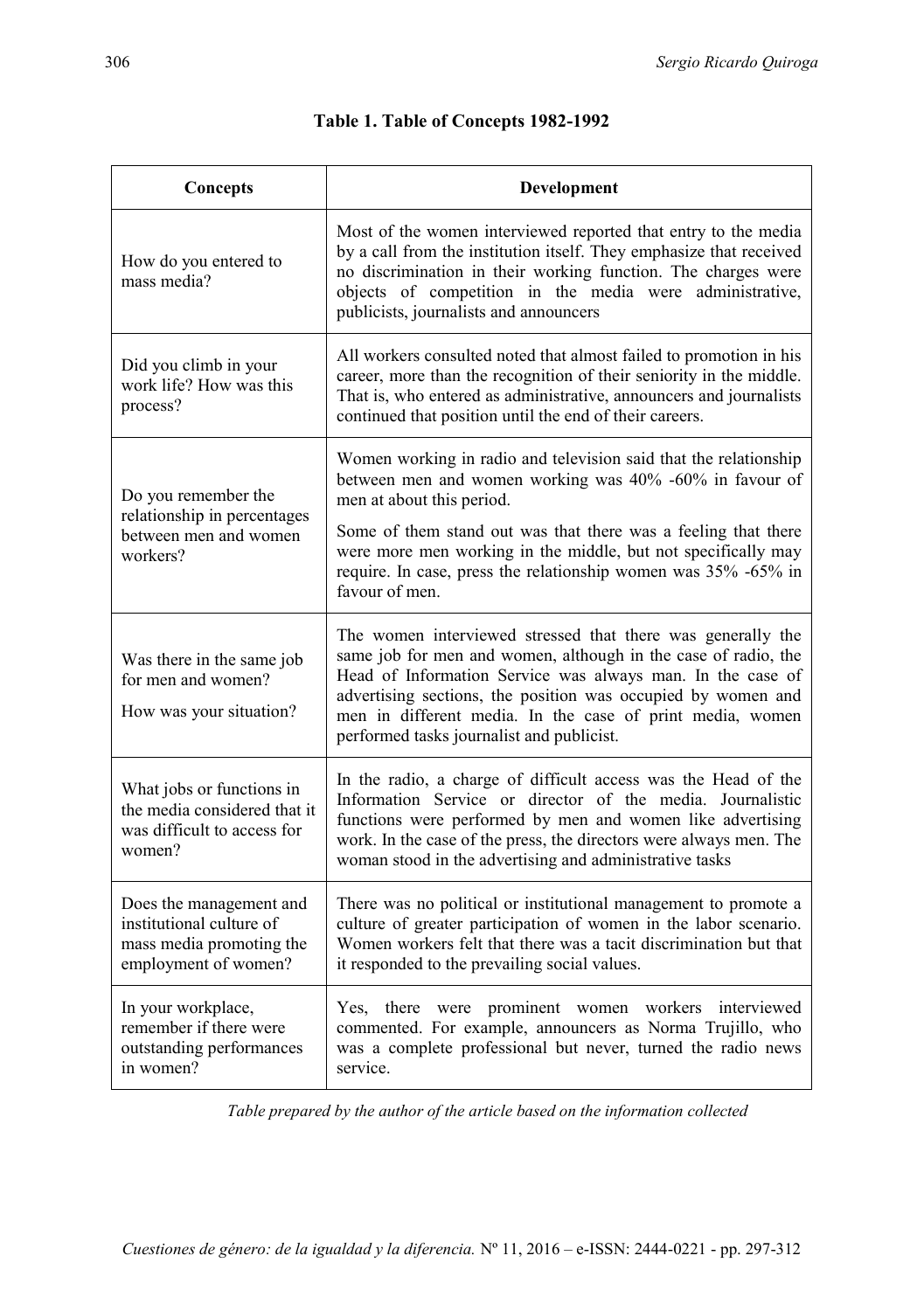### **4.1. Law and Democracy Dictatorship. Period 1992-2002**

In 2002, was continued deepening a process of frequency allocation of FM radios, despite the existence of multiple projects on state regulation of radio services existing ongoing for many years as a legacy of the military dictatorship (the new law would arise in Argentina, until October 2009).

Faced with a radio map in 2002 it made up almost 30 FM (called illegal or clandestine radios because they were outside the law) and only an AM radio (LV 15 Radio Villa Mercedes, San Luis) found few stations that had a web page to place or platform news and as a means of communication with their audiences.

The size and depth of the Argentina crisis is felt in different spheres of life and the media are not insulated from its effects. It is therefore not easy for us to determine how many FM radios actually existed at a time when the city of Villa Mercedes by the dispersion of the dial and the absence of a legal framework.

| Concepts                                                                                           | Development                                                                                                                                                                                                                                                                                                                                                                                                                                                                                  |
|----------------------------------------------------------------------------------------------------|----------------------------------------------------------------------------------------------------------------------------------------------------------------------------------------------------------------------------------------------------------------------------------------------------------------------------------------------------------------------------------------------------------------------------------------------------------------------------------------------|
| How do you entered to<br>mass media?                                                               | Most of the women interviewed reported that entry to the media<br>by a call from the institution itself. They emphasize that received<br>no discrimination in their working function.                                                                                                                                                                                                                                                                                                        |
| Did you climb in your<br>work life? How was this<br>process?                                       | The interviewees responded that generally failed to promotion in<br>his professional career but that did not exist in his opinion the<br>idea of discrimination or visible discrimination.                                                                                                                                                                                                                                                                                                   |
| Do you remember the<br>relationship in percentages<br>between men and women<br>workers?            | Women who worked in the media stated that the relationship<br>between men and women was 45% -55% in favor of men.<br>Women who worked as announcers on radio and television, or<br>advertising administrative tasks showed that over time had the<br>same job, without major changes. Both groups felt that the<br>activities related to the cameras, recording and radio operation<br>were carried out by men and that the directorship of the medium<br>was almost always occupied by men. |
| Was there in the same job<br>for men and women? How<br>was your situation?                         | The women interviewed said that men and women in the media<br>could perform the same job functions, but not generally senior<br>functions. cases of women holding leadership positions in some<br>radios and a newspaper occasionally                                                                                                                                                                                                                                                        |
| What jobs or functions in<br>the media considered that it<br>was difficult to access for<br>women? | The women interviewed stressed that in the advertising section of<br>some stations, advertising management at times was directed by<br>women, not the direction of the medium was always conducted<br>by men.                                                                                                                                                                                                                                                                                |

## **Table 2. Table of Concepts 1992-2002**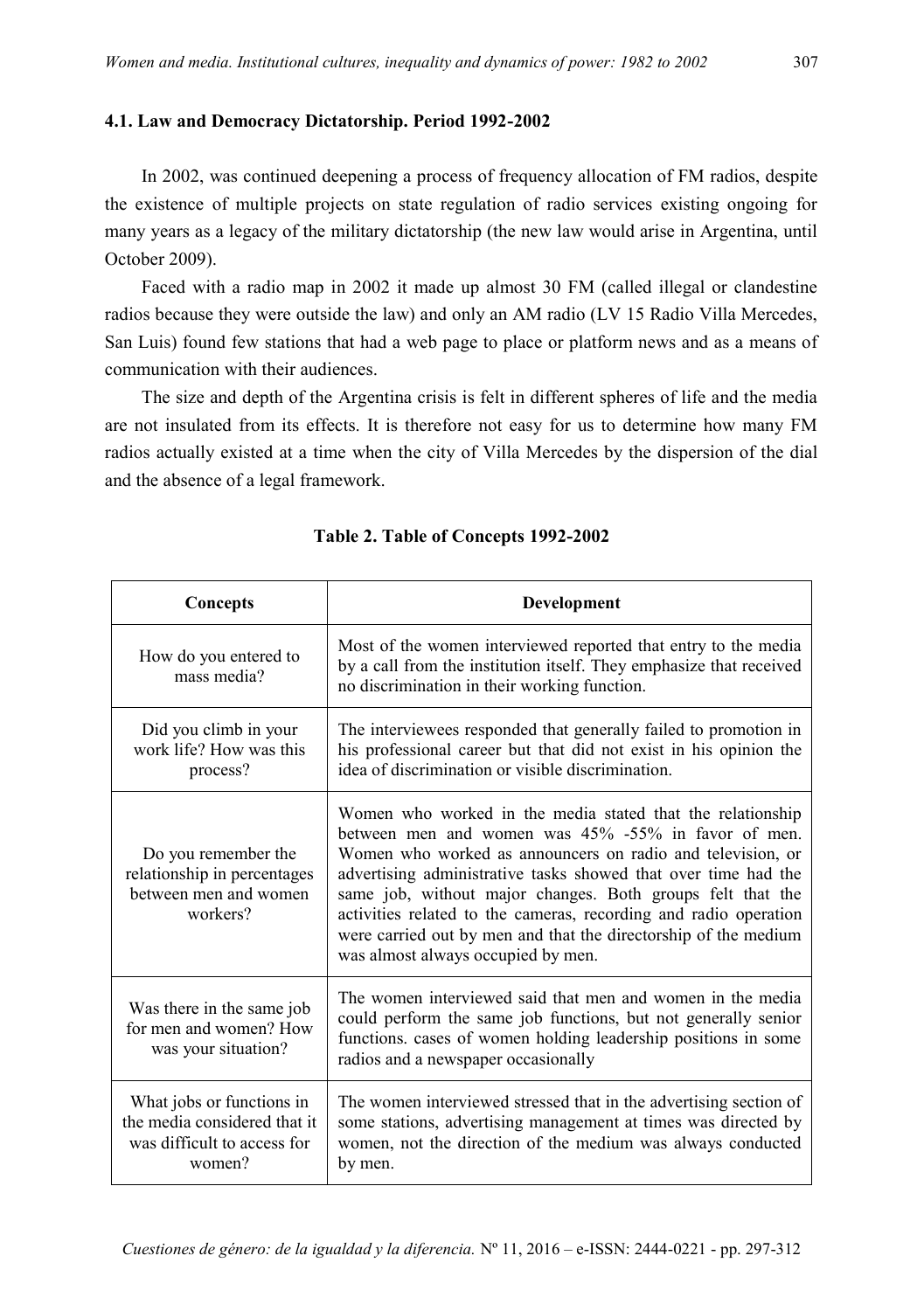| Does the management and<br>institutional culture of mass<br>media promoting the<br>employment of women? | Generally means there was no political or institutional<br>management to promote a culture of greater participation of<br>women in the labor scenario. Women workers felt that there was<br>a tacit discrimination, but that it could respond to certain<br>prevailing social values that hinder equality of women in all<br>social and work settings. In this period, there was greater<br>recognition to women's participation in the media. |
|---------------------------------------------------------------------------------------------------------|------------------------------------------------------------------------------------------------------------------------------------------------------------------------------------------------------------------------------------------------------------------------------------------------------------------------------------------------------------------------------------------------------------------------------------------------|
| In your workplace,<br>remember if there were<br>outstanding performances<br>in women?                   | In the radio and television announcers involving large as Titi<br>Otazu and Norma Trujillo stands. There were no major references<br>of this concept in the written press.                                                                                                                                                                                                                                                                     |

*Table prepared by the author of the article based on the information collected*

The women interviewed said they entered the middle by a notice of competition and generally did not feel any discrimination or difference in favor of the employee man.

Women who worked in the media stated that the relationship between men and women was 45% -55% in favor of men. Women who worked as announcers on radio and television said that over time had the same job, without major changes. Women who worked in the administration and publicity in the media expressed continued same job for his career. Both groups felt that the activities related to the cameras, recording and radio operation were carried out by men and that the directorship of the medium was almost always occupied by men. Women surveyed said that institutional culture medium, the dynamics of labor mobility, not promoted, or left to promote the employment of women. Preeminence in the elections of men for driving charges was made of "natural" way. During the development of "illegal" means frequency-modulated -radios the law of the military dictatorship did not complete, women about the risk itself and dynamism of media performance yet fulfilled the roles of traditional media.

#### **5. Employment and Institutional Cultures**

As for the characteristics of employment, institutional cultures and power dynamics present in the periods examined may note that:

# **5.1. Employment characteristics**

As for the nominal characteristics of female employment in the period examined were the duties and functions that the media adopted at the time as administrative employees, employees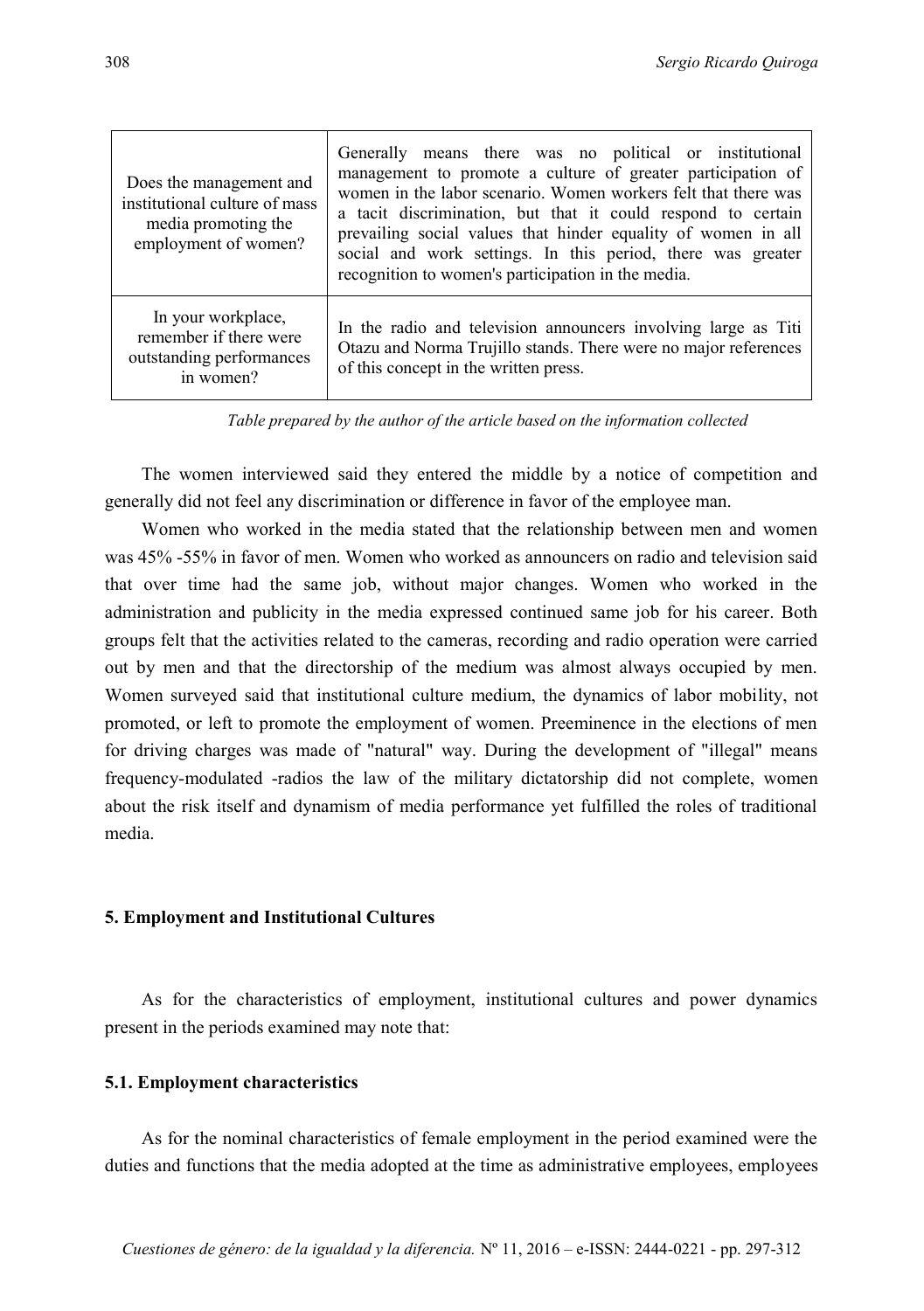of advertising, announcers, editors and journalists. No employability characteristics attributed to sex or gender were observed, although it is noteworthy that in the radio media there was a tendency to form media proposals where participants tended to complement each other, generally being a man and a woman newscaster or reporter. The selection parameters of jobs in the print media consisted of general examinations writing and news writing. In some media were relevant characteristics of voice, intonation and clarity and in television and good speech "television presence" of subjects. For administrative or advertising sales charges, usually women were selected because they were considered more apt than men to these tasks.

## **5.2. Institutional cultures**

Since the contributions of the interpretative-symbolic paradigm conceives reality as signified by each of the people. Reality shows as a set of meanings that a group of people assigned to each of the facts or events, which generates customs, rituals, values, ceremonies which form the organizational identity.

As for institutional cultures established by the media in view of the workers, we understand according to the voices of imaginary built by workers means that although there were values and prevailing discourses in society that did not recognize social equality in general and in particular labor equality of women's work, we recognize that in the world of the media, women competed or worked on almost equal terms with men. We also highlight that organizations thrive in staff selection processes to hire people who fit with them, accepting their values, norms and customs (Ritter, 2008).

The institutional culture is understood as those forms that are members of the group or organization based on a set of shared beliefs and values. In terms of Ritter (2008) culture provides a common framework that allows a more homogeneous conception of reality and therefore a similar pattern of behavior for members of the organization. In the case of the media LV 15 Radio Villa Mercedes (S.L.) was recognized identification and pride of working for belonging to a relevant radio in the city.

### **5.3. Power dynamics**

Institutional cultures present in force by the dynamics of power in that period show strong leadership role of management in the period 1982-1992, uniqueness and high structuring charges in the media given during that period.

Knowing the power dynamics allows us to recognize the relationship manager-employee in the media object of this analysis, prepared by the carriers of powers, builders visible practices of resistance against institutional power, but expressed in terms of the processes of reproduction of social structures.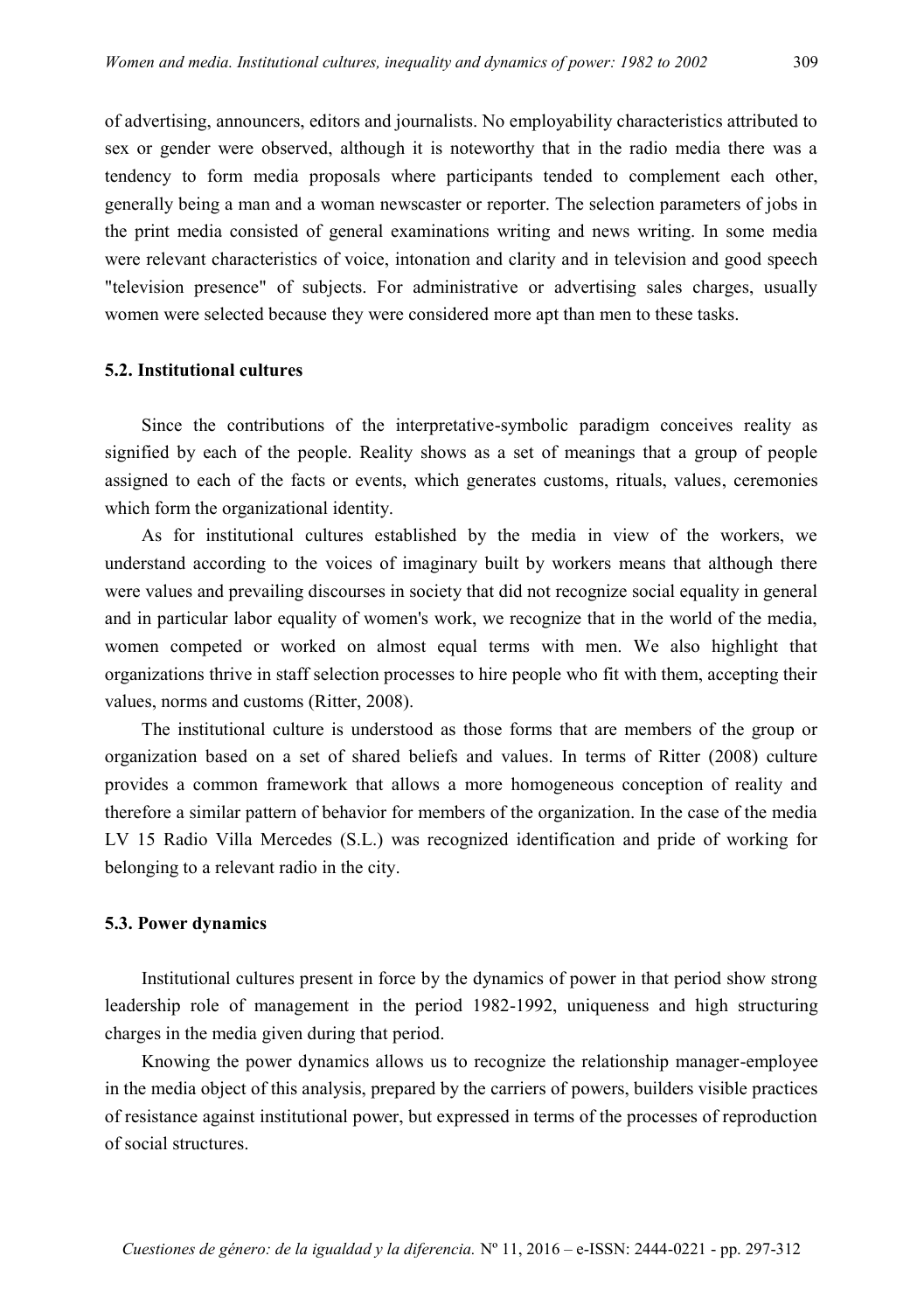# **6. Conclusions**

The information gathered from interviews would note that the participation of women in the media in the period 1982-2002 was prima facie as there were certain areas of work in the media that could not cross, for the social value of managers in under prevailing social and cultural trends in society.

The exhibition showed the difficulties workers climb positions and functions with which the workers began. If they could keep their jobs well, the rise was complicated. The information provided by the interviewed women realizes that women's access to management functions virtually absent. The low visibility of women in management positions is also due to the relations of power-women and men in public spaces and in social organizations and in education, in the media, in political participation, the period under review. We haven't confirmed that the arrival of women to charges of driving means as often as men, although warned slow growth in the field of the different management and leadership roles in the analysis period.

In the interviews with recognized radio referents in the investigations carried out in a group made up of traditional and alternative media means, it appears that women in the period beginning in the years 1982-2002 could reach some tasks in the media local communication and that such participation was, although they had no professional qualifications.

While it is remarkable professional growth of women, there were certain areas of the communications field that could not pass through, by the existence of prevailing sensitive social and cultural trends in society - the idea of cultural arbitrary - they are indicating that access women to these functions will have to overcome resistance still strong and invisible. Inequalities and discrimination that refer to women's invisibility in the jobs hierarchy radio medium. Current and enduring social constructions in a given society, historical crystallizations senses, forger of subjects and subjectivities.

The participation of women in radio has been growing and can say that is increasingly places or spaces to develop professionally in the media world since its early involvement in the reporting period. However, I failed to reach charges of driving radio as assiduously as men, although its growth was noticed in the field of the different management and leadership roles in the analysis period.

The growth of women in the various activities of the media has difficultly given the current prevailing culture and persistent gender inequalities in the examined historical time, values that still govern our societies. The participation of women has become strong and sensitive changes in a growing consideration of gender. However, although their presence in the middle in the time before us, has increased, there were areas or tasks of the unexplored means to them. Despite the gradual improvement in the participation of women in radio, there are some limitations as to the role they must meet in the middle. It is precisely the place of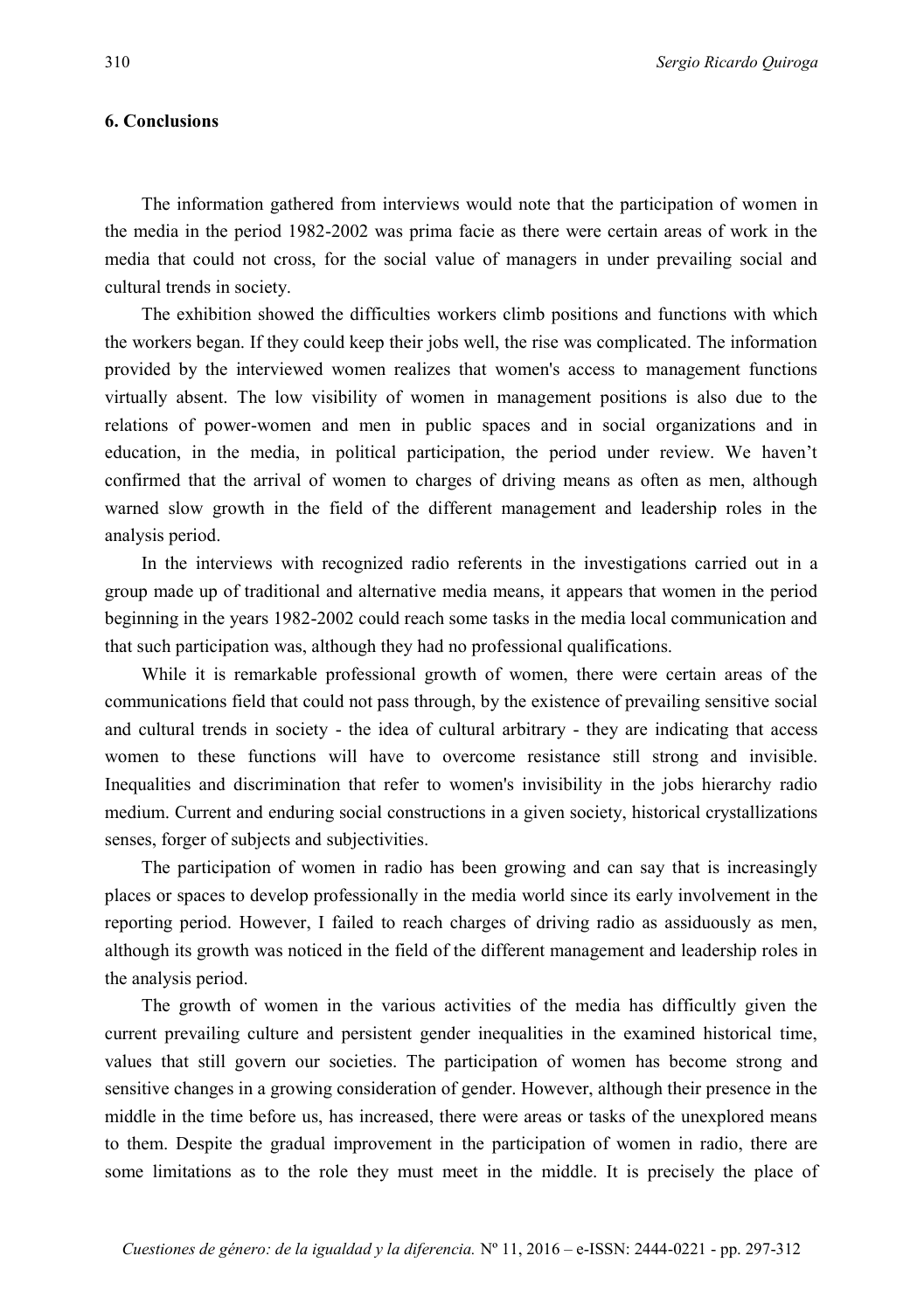hierarchy on the radio or the media, which is the most difficult to reach for them and in which the ideologies and social visions, male cultural patterns historically constructed, which still remain stable and in tension and are changing progressively with increasing importance, transformation and breadth that society and the media give to these issues.

The low visibility of women in such positions is also due to the relations of power-women and men in public spaces, such as in education, in the media, in political participation. Charges teacher in primary education Argentina have been traditionally occupied by women. However, traditionally power relations were penetrated by elements such as machismo, violence and power, among others, they have placed women only with "roles of secondary productive work" and not hierarchical levels of decisions. Male domination in the media and female subordination appears so natural, clear and legitimate; exposing a gender categorization affects the whole society in general and to the presence of women on the radio, in particular.

The gender category for understanding the conditions that allow the preeminence and domination of men over women in local radio, appear natural and unquestioned. This feature of invisibility is evident in the local radio (1982-2002) and sociability workplace where "innocent" naturalized unequal, discriminatory and chauvinistic male, in synergy with traditional gender stereotypes are perpetuated cultural ideologies. The secondary roles in the workplace were made primarily for women. This explains the absence and invisibility of the charges in the radial direction and journalism against men in local radio during the years 1982-2002.

We can estimate that the participation of women in journalism has grown substantially despite forms of work that were observed in the media, indicated that subsisted preeminence in traditional media (newspapers, radio, television, etc.) of the working man. The woman in the communication field, in this small regional contexts progressed progressively in a labor camp in a context of some media anarchy, professional cultures discriminatory, and lack of democratic civic culture in which inequalities of argentine society.

#### **BIBLIOGRAPHY**

- Abril, Natividad (1994): *La participación de las mujeres en los medios de comunicación de Euskadi y en la publicidad*. Vitoria-Gasteiz, Emakunde Instituto Vasco de la Mujer.

- Adler, Nancy (1988): "Women: world class managers for global competition". In: *Academy of Management Executive*, vol. 2, nº. 1, febrero, pp. 11-19.

- Andréu, Jaime; García Nieto, Antonio y Pérez, Ana María (2007): "Evolución de la teoría fundamentada como técnica de análisis cualitativo". In: *Cuadernos Metodológicos del CIS*, nº. 40, pp. 1-205.

- Antequera Yepes, Mónica (2005): *El papel de la mujer en la dirección y gestión de las empresas informativas en España a principio del siglo XXI: un análisis prospectivo*. Tesis Doctoral (inédita). Universidad Complutense de Madrid.